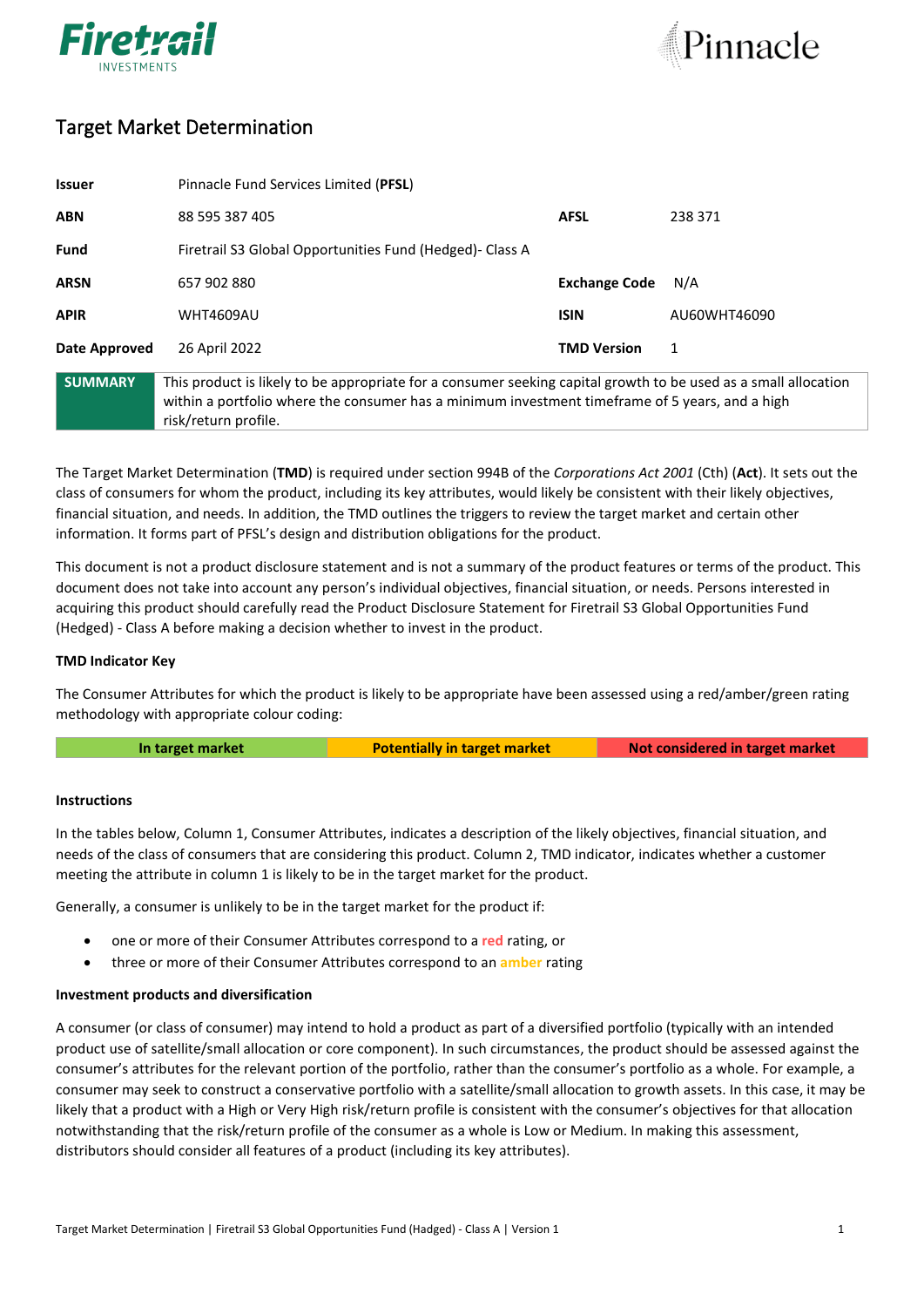



| <b>CONSUMER ATTRIBUTES</b>                                | <b>TMD INDICATOR</b> | PRODUCT DESCRIPTION (INCLUDING KEY ATTRIBUTES)                  |  |  |  |
|-----------------------------------------------------------|----------------------|-----------------------------------------------------------------|--|--|--|
| Consumer's investment objective                           |                      |                                                                 |  |  |  |
| Capital Growth                                            |                      | The Fund aims to outperform the MSCI World Net Total            |  |  |  |
| <b>Capital Preservation</b>                               |                      | Return Index (AUD) over the long-term.                          |  |  |  |
| Capital Guaranteed                                        |                      |                                                                 |  |  |  |
| Regular Income                                            |                      |                                                                 |  |  |  |
| Consumer's intended product use                           |                      |                                                                 |  |  |  |
| Solution / Standalone (75-100%)                           |                      | The Fund is comprised of 90-100% Global listed equities and     |  |  |  |
| Core component (25-75%)                                   |                      | 0-10% cash or cash equivalents.                                 |  |  |  |
| Satellite / small allocation (0-25%)                      |                      | The portfolio diversification of the Fund is Low.               |  |  |  |
| <b>Consumer's investment timeframe</b>                    |                      |                                                                 |  |  |  |
| Short ( $\leq$ 2 years)                                   |                      | The minimum suggested timeframe for holding the product is      |  |  |  |
| Medium (> 2 years)                                        |                      | 5 years or more.                                                |  |  |  |
| Long $(> 8$ years)                                        |                      |                                                                 |  |  |  |
| Consumer's risk (ability to bear loss) and return profile |                      |                                                                 |  |  |  |
| Very high                                                 |                      | The Fund's risk band is 6 (high). The Fund's hurdle rate is the |  |  |  |
| High                                                      |                      | MSCI World Net Total Return Index (AUD) plus 2% applied on      |  |  |  |
| Medium                                                    |                      | an annual basis.                                                |  |  |  |
| Low                                                       |                      |                                                                 |  |  |  |
| Minimum timeframe to request withdrawals                  |                      |                                                                 |  |  |  |
| Daily                                                     |                      | Withdrawal requests can be made daily, and must be              |  |  |  |
| Weekly                                                    |                      | received, verified and accepted by the Fund's unit registry     |  |  |  |
| Monthly                                                   |                      | prior to 12pm (Sydney time) on a Business Day.                  |  |  |  |
| Quarterly                                                 |                      |                                                                 |  |  |  |
| Annually or longer                                        |                      |                                                                 |  |  |  |

### **APPROPRIATENESS**

PFSL has assessed the product and formed the view that the product, including its key attributes, is likely to be consistent with the likely objectives, financial situation and needs of consumers in the target market as described above, as the features of this product in Column 3 of the table above are likely to be suitable for consumers with the attributes identified with a green TMD Indicator in Column 2.

Note: This section is required under RG 274.64–66

| <b>DISTRIBUTION CONDITIONS</b>                                                                                            |
|---------------------------------------------------------------------------------------------------------------------------|
| <b>Distribution channel</b>                                                                                               |
| There are no distribution conditions.                                                                                     |
| <b>Review triggers</b>                                                                                                    |
| Material change to the product description including key attributes                                                       |
| Material deviation from benchmark / objective over sustained period                                                       |
| Product has not performed as disclosed by a material degree and for a material period                                     |
| Determination by the issuer of an ASIC reportable 'significant dealing'                                                   |
| Material number of complaints (as defined in section 994A(1) of the Act) about the product or distribution of the product |
| The use of Product Intervention Powers, regulator orders, or directions that materially affects the product               |

| <b>MANDATORY REVIEW PERIODS</b> |                                  |  |
|---------------------------------|----------------------------------|--|
| <b>Review period</b>            | <b>Maximum period for review</b> |  |
| Initial review                  | 1 year, 3 months                 |  |
| Subsequent review               | 3 years, 3 months                |  |

| <b>DISTRIBUTOR REPORTING REQUIREMENTS</b>                                                                                                                                                                                         |                                                                                                                               |                                    |  |
|-----------------------------------------------------------------------------------------------------------------------------------------------------------------------------------------------------------------------------------|-------------------------------------------------------------------------------------------------------------------------------|------------------------------------|--|
| <b>Reporting requirement</b>                                                                                                                                                                                                      | <b>Reporting period</b>                                                                                                       | Which distributors this applies to |  |
| Complaints (as defined in section 994A(1) of the Act) relating<br>to the product design, product availability, and distribution.<br>The distributor should provide all the content of the<br>complaint, having regard to privacy. | Within 10 business days following<br>end of calendar quarter                                                                  | All distributors                   |  |
| Significant dealings outside of the target market, under<br>s994F(6) of the Act. Report to issuer using FSC data standard<br>for significant dealings.                                                                            | As soon as practicable but no later<br>than 10 business days after<br>distributor becomes aware of the<br>significant dealing | All distributors                   |  |
| To the extent a distributor is aware of dealings outside the<br>target market these should be reported to the issuer,                                                                                                             | Within 10 business days following<br>end of calendar quarter                                                                  | All distributors                   |  |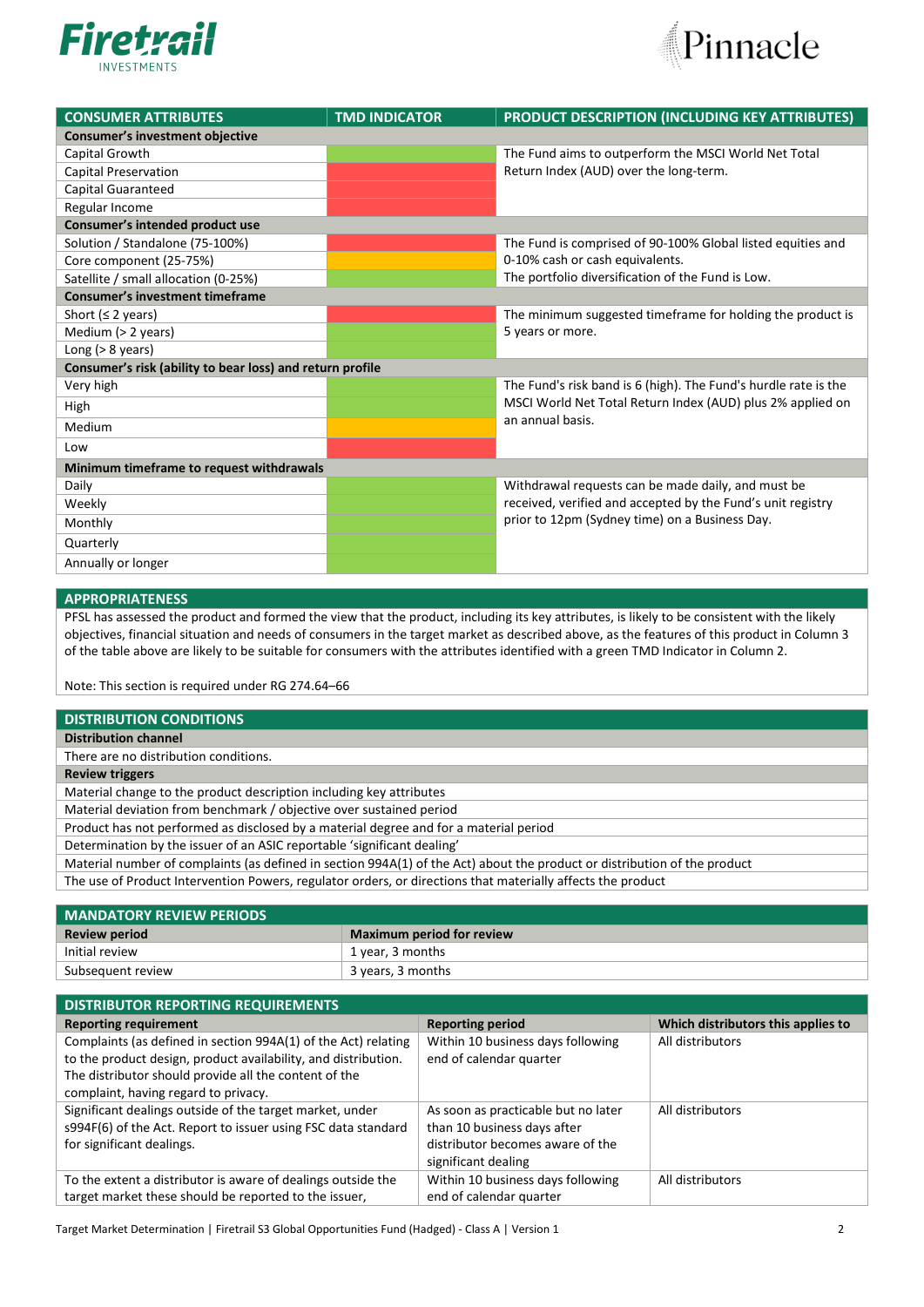

including reason why acquisition is outside of target market,



and whether acquisition under personal advice.

If practicable, distributors should adopt the FSC data standards for reports to the issuer. Distributors must report to PFSL using the method specified at: [https://pinnacleinvestment.com/wp-content/uploads/Distributor-Reporting-Instructions.pdf](https://aus01.safelinks.protection.outlook.com/?url=https%3A%2F%2Fpinnacleinvestment.com%2Fwp-content%2Fuploads%2FDistributor-Reporting-Instructions.pdf&data=04%7C01%7CRobbie.Zhong%40pinnacleinvestment.com%7Cb4c1b788df954b03f26408d9675577fa%7C35cf8e31ecbc469399faa3d4d4dbd0de%7C0%7C0%7C637654439063852174%7CUnknown%7CTWFpbGZsb3d8eyJWIjoiMC4wLjAwMDAiLCJQIjoiV2luMzIiLCJBTiI6Ik1haWwiLCJXVCI6Mn0%3D%7C1000&sdata=z3%2BDpshdl6t4wDnSgUIdZS0YIuaCk9GXg1FCwIAbEV4%3D&reserved=0)

| <b>TERM</b>                                                                                                                               | <b>DEFINITION</b>                                                                                                                                                                                                  |  |  |  |
|-------------------------------------------------------------------------------------------------------------------------------------------|--------------------------------------------------------------------------------------------------------------------------------------------------------------------------------------------------------------------|--|--|--|
| <b>Consumer's investment objective</b>                                                                                                    |                                                                                                                                                                                                                    |  |  |  |
| <b>Capital Growth</b>                                                                                                                     | The consumer seeks to invest in a product designed to generate capital return. The consumer prefers                                                                                                                |  |  |  |
|                                                                                                                                           | exposure to growth assets (such as shares or property) or otherwise seeks and investment return                                                                                                                    |  |  |  |
|                                                                                                                                           | above the current inflation rate.                                                                                                                                                                                  |  |  |  |
| <b>Capital Preservation</b>                                                                                                               | The consumer seeks to invest in a product to reduce volatility and minimise loss in a market down-                                                                                                                 |  |  |  |
|                                                                                                                                           | turn. The consumer prefers exposure to defensive assets (such as cash or fixed income securities)                                                                                                                  |  |  |  |
|                                                                                                                                           | that are generally lower in risk and less volatile than growth investments.                                                                                                                                        |  |  |  |
| <b>Capital Guaranteed</b>                                                                                                                 | The consumer seeks a guarantee or protection against capital loss whilst still seeking the potential                                                                                                               |  |  |  |
|                                                                                                                                           | for capital growth (typically gained through a derivative arrangement). The consumer would likely                                                                                                                  |  |  |  |
|                                                                                                                                           | understand the complexities, conditions and risks that are associated with such products.                                                                                                                          |  |  |  |
| <b>Regular Income</b>                                                                                                                     | The consumer seeks to invest in a product designed to distribute regular and/or tax-effective income.                                                                                                              |  |  |  |
|                                                                                                                                           | The consumer prefers exposure to income-generating assets (typically, high dividend-yielding                                                                                                                       |  |  |  |
|                                                                                                                                           | equities, fixed income securities and money market instruments).                                                                                                                                                   |  |  |  |
| Consumer's intended product use                                                                                                           |                                                                                                                                                                                                                    |  |  |  |
| Solution / Standalone (75-100%)                                                                                                           | The consumer intends to hold the investment as either a part or the majority (up to 100%) of their<br>total investable assets (see definition below). The consumer typically prefers exposure to a product         |  |  |  |
|                                                                                                                                           | with at least High portfolio diversification (see definitions below).                                                                                                                                              |  |  |  |
| Core Component (25-75%)                                                                                                                   | The consumer intends to hold the investment as a major component, up to 75%, of their total                                                                                                                        |  |  |  |
|                                                                                                                                           | investable assets (see definition below). The consumer typically prefers exposure to a product with at                                                                                                             |  |  |  |
|                                                                                                                                           | least Medium portfolio diversification (see definitions below).                                                                                                                                                    |  |  |  |
| Satellite (<25%)                                                                                                                          | The consumer intends to hold the investment as a smaller part of their total portfolio, as an                                                                                                                      |  |  |  |
|                                                                                                                                           | indication it would be suitable for up to 25% of the total investable assets (see definition below). The                                                                                                           |  |  |  |
|                                                                                                                                           | consumer is likely to be comfortable with exposure to a product with Low portfolio diversification                                                                                                                 |  |  |  |
|                                                                                                                                           | (see definitions below)                                                                                                                                                                                            |  |  |  |
| <b>Investible Assets</b>                                                                                                                  | Those assets that the investor has available for investment, excluding the family home.                                                                                                                            |  |  |  |
|                                                                                                                                           | Portfolio diversification (for completing the key product attribute section of consumer's intended product use)                                                                                                    |  |  |  |
| Low                                                                                                                                       | Single asset class, single country, low or moderate holdings of securities - e.g. high conviction Aussie                                                                                                           |  |  |  |
|                                                                                                                                           | equities.                                                                                                                                                                                                          |  |  |  |
| Medium                                                                                                                                    | 1-2 asset classes, single country, broad exposure within asset class, e.g. Aussie equities "All Ords".<br>Highly diversified across either asset classes, countries or investment managers, e.g. Australian multi- |  |  |  |
| High                                                                                                                                      | manager balanced fund or global multi-asset product (or global equities).                                                                                                                                          |  |  |  |
| Consumer's intended investment timeframe                                                                                                  |                                                                                                                                                                                                                    |  |  |  |
| Short ( $\leq$ 2 years)                                                                                                                   | The consumer has a short investment timeframe and may wish to redeem within two years.                                                                                                                             |  |  |  |
| Medium (> 2 years)                                                                                                                        | The consumer has a medium investment timeframe and is unlikely to redeem within two years.                                                                                                                         |  |  |  |
| Long $(>8 \text{ years})$                                                                                                                 | The consumer has a long investment timeframe and is unlikely to redeem within eight years.                                                                                                                         |  |  |  |
| Consumer's Risk (ability to bear loss) and Return profile                                                                                 |                                                                                                                                                                                                                    |  |  |  |
| <b>Very High</b>                                                                                                                          | The consumer has a more aggressive or very high risk appetite, seeks to maximise returns and can                                                                                                                   |  |  |  |
|                                                                                                                                           | accept higher potential losses (e.g. has the ability to bear 6 or more negative returns over a 20 year                                                                                                             |  |  |  |
|                                                                                                                                           | period (SRM 7) and possibly other risk factors, such as leverage).                                                                                                                                                 |  |  |  |
|                                                                                                                                           | Consumer typically prefers growth assets such as shares, property and alternative assets.                                                                                                                          |  |  |  |
| High                                                                                                                                      | The consumer is higher risk in nature and can accept higher potential losses (e.g. has the ability to                                                                                                              |  |  |  |
|                                                                                                                                           | bear up to 6 negative returns over a 20 year period (SRM 6)) in order to target a higher target return                                                                                                             |  |  |  |
|                                                                                                                                           | profile. Consumer typically prefers predominantly growth assets such as shares, property and                                                                                                                       |  |  |  |
|                                                                                                                                           | alternative assets with only a smaller or moderate holding in defensive assets such as cash and fixed<br>income.                                                                                                   |  |  |  |
| Medium                                                                                                                                    | The consumer is moderate or medium risk in nature, seeking to minimise potential losses (e.g. has                                                                                                                  |  |  |  |
|                                                                                                                                           | the ability to bear up to 4 negative returns over a 20 year period (SRM 3 to 5)) and comfortable with                                                                                                              |  |  |  |
|                                                                                                                                           | a moderate target return profile.                                                                                                                                                                                  |  |  |  |
|                                                                                                                                           | Consumer typically prefers a balance of growth assets such as shares, property and alternative assets                                                                                                              |  |  |  |
|                                                                                                                                           | and defensive assets such as cash and fixed income.                                                                                                                                                                |  |  |  |
| Low                                                                                                                                       | The consumer is conservative or low risk in nature, seeks to minimise potential losses (e.g. has the                                                                                                               |  |  |  |
|                                                                                                                                           | ability to bear up to 1 negative return over a 20 year period (SRM 1 to 2)) and is comfortable with a                                                                                                              |  |  |  |
|                                                                                                                                           | low target return profile. Consumer typically prefers defensive assets such as cash and fixed income.                                                                                                              |  |  |  |
| Consumer's need to withdraw money                                                                                                         |                                                                                                                                                                                                                    |  |  |  |
|                                                                                                                                           | Issuers should consider in the first instance the redemption request frequency under ordinary circumstances. However, the redemption                                                                               |  |  |  |
| request frequency is not the only consideration when determining the ability to meet the investor's requirement to access capital. To the |                                                                                                                                                                                                                    |  |  |  |

extent that the liquidity of the underlying investments or possible liquidity constraints (e.g. ability to stagger or delay redemptions) could impact this, this is to be taken into consideration in completing this section.